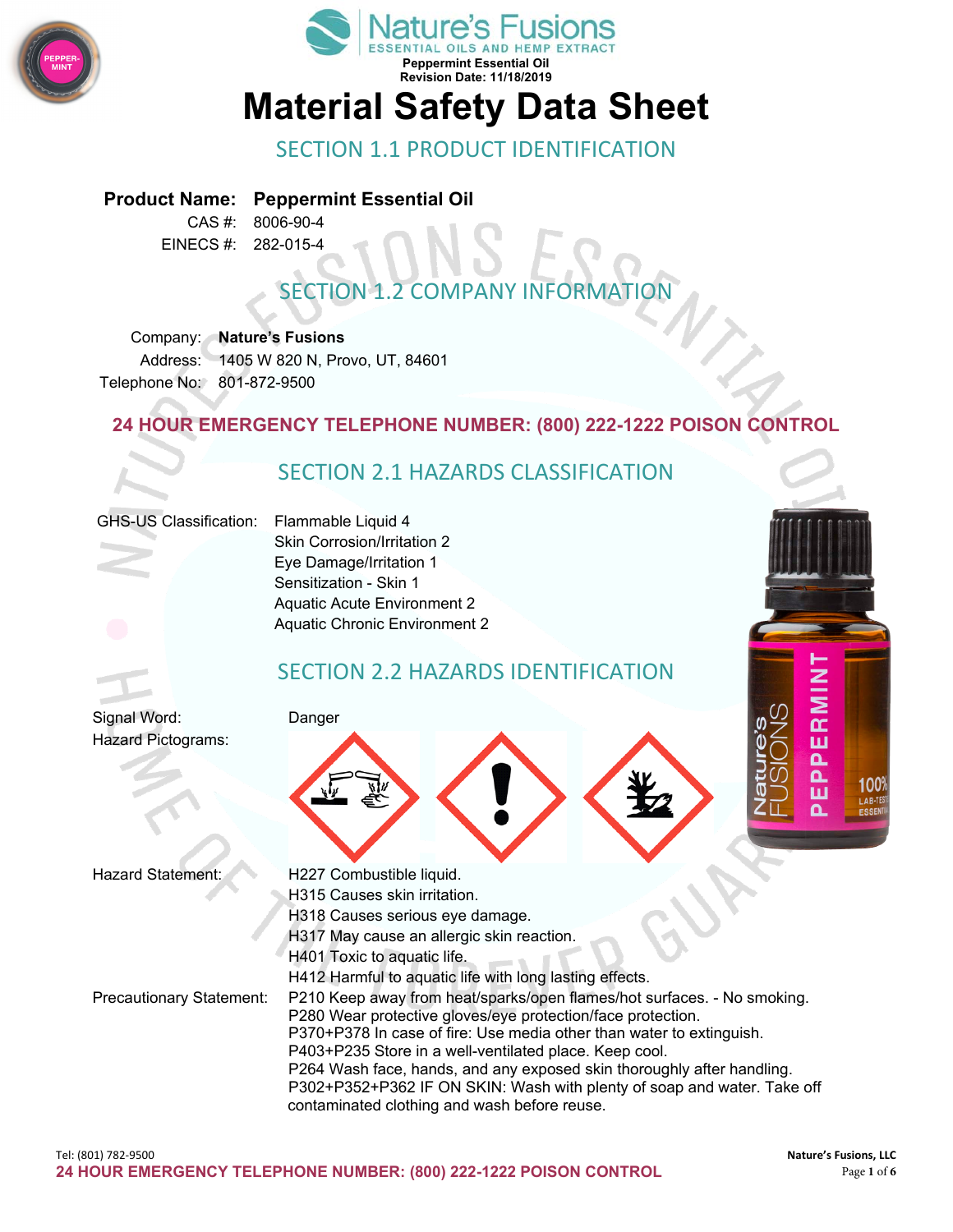



**Revision Date: 11/18/2019** P305+P351+P338+P310 IF IN EYES: Rinse cautiously with water for several minutes. Remove contact lenses, if present and easy to do. Continue rinsing. Immediately call a POISON CENTER or doctor/physician. P261 Avoid breathing dust/fume/gas/mist/vapors/spray. P272 Contaminated work clothing should not be allowed out of the workplace. P333+P313 If skin irritation or rash occurs: Get medical advice/attention. P363 Wash contaminated clothing before reuse. P273 Avoid release to the environment. P501 Dispose of contents/container in accordance with local/regional/national/international regulations.

## SECTION 2.3 OTHER HAZARDS INDENTIFICATION

Other Hazards: No additional information available.

#### SECTION 3. COMPOSITION

| <b>Product Name</b> | CAS#      | EC#       | <b>Concentration</b> |
|---------------------|-----------|-----------|----------------------|
| Peppermint          | 8006-90-4 | 282-015-4 | 100%                 |

#### SECTION 4.1 NECESSARY FIRST AID MEASURES

| Eye Contact: Wash tho |           |
|-----------------------|-----------|
|                       | persists: |
| Inhalation: Allow the |           |

proughly with soft, clean water for 15 minutes holding eye lids open. If eye irritation Get medical advice/attention.

victim to rest. Get medical advice/attention if you feel unwell. Move to fresh air. Ingestion: DO NOT induce vomiting. Do not give patient anything orally.

Skin Contact: Remove/Take off immediately all contaminated clothing. Wash skin with plenty of water.

#### SECTION 4.2 SYMPTOMS

| Eye Contact: No additional information available.  |
|----------------------------------------------------|
| Inhalation: No additional information available.   |
| Ingestion: No additional information available.    |
| Skin Contact: No additional information available. |

#### SECTION 4.3 OTHER FIRST AID MEASURES

Medical Attention/Special Treatment: Treat symptomatically.

#### SECTION 5.1 EXTINGUISHING

Suitable Extinguishing media: Dry Powder. Foam. CO2. ABC-Powder. BC-Powder. Sand. Unsuitable Extinguishing media: Water.

#### SECTION 5.2 SPECIAL HAZARDS

Special Hazards Arising from Chemical: No additional information available.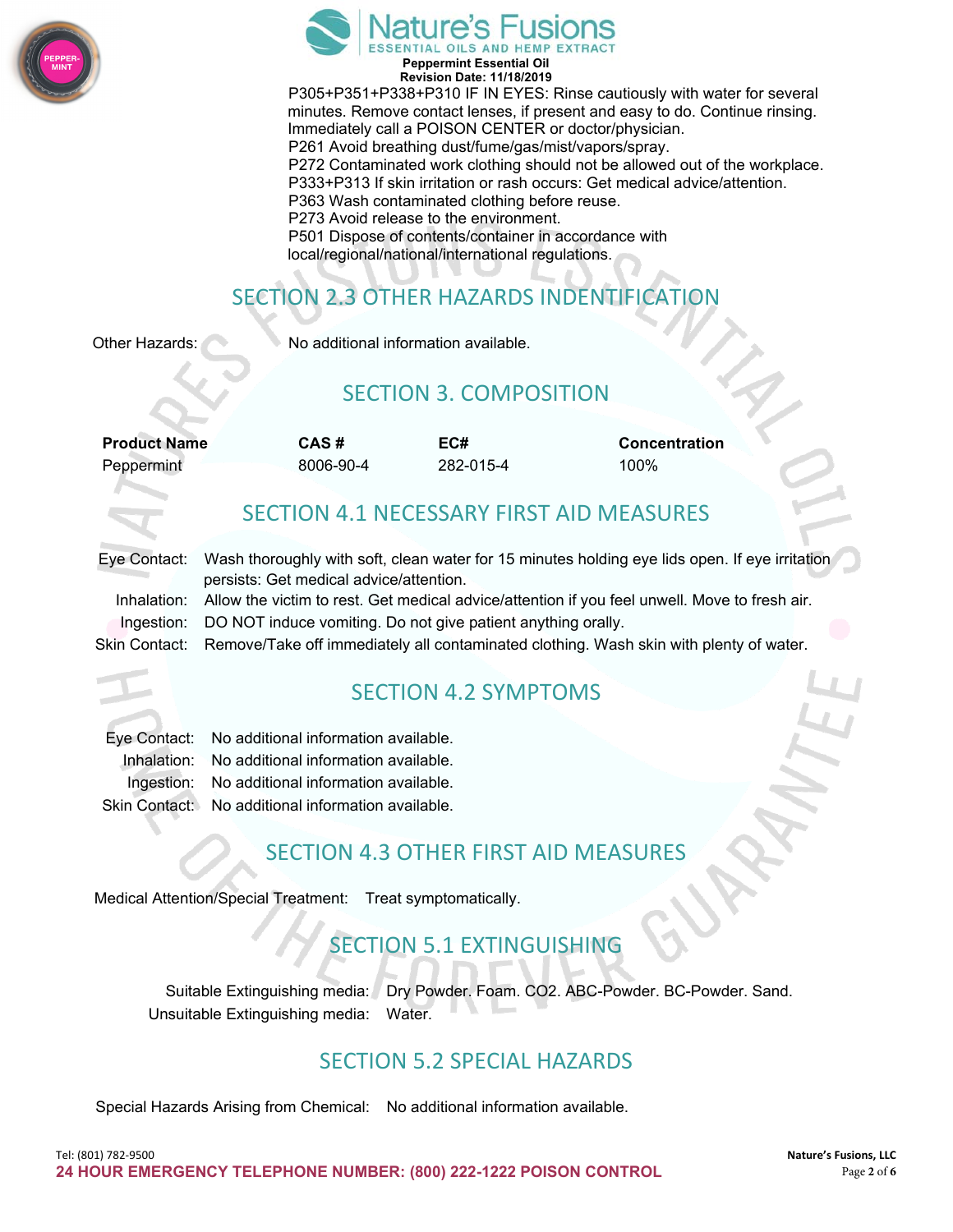



Firefighter Instructions: No additional information available. Protection during firefighting: Do not breathe smoke. Keep in a cool, well-ventilated place away from heat. Remove ignition sources.

# SECTION 6.1 ACCIDENTAL RELEASE MEASURES

| Personal Precautions: Wear respirator, gloves, and eye protection. Avoid inhalation and |
|-----------------------------------------------------------------------------------------|
| contact with skin and eyes.                                                             |
| Protective equipment: No additional information available.                              |
| Environmental Precautions: Do not allow to enter drains or water courses.               |
|                                                                                         |

### SECTION 6.2 ACCIDENTAL RELEASE CLEANING MEASURES

Methods and Material for Cleaning Up: Absorb spilled material with sand or earth. For large spills, confine the spill in a dike and charge it with went sand or earth for subsequent safe disposal.

#### SECTION 7.1 PRECAUTIONS FOR HANDLING

Precautions for handling: Avoid contact with skin, eyes, and clothing. Do not eat, drink, or smoke when using this product.

#### SECTION 7.2 CONDITIONS FOR SAFE STORAGE

Conditions for safe storage: Always keep in packaging made of an identical material to the original. To minimize degradation, avoid prolonged exposure of the material to air. Keep away from heat, hot surfaces, sparks, open flames and other ignition sources. No smoking.

#### SECTION 8.1 EXPOSURE AND ENGINEERING CONTROLS

PEL, ACGIH, TLV exposure limit: No additional information available. Appropriate engineering controls: Showers. Eyewash stations. Ventilation systems.

#### SECTION 8.2 PERSONAL PROTECTION/EQUIPMENT

Eye/Face Protection: Goggles recommended during refilling. Hand Protection: Wear protective gloves. Skin and Body Protection: Wear protective clothing. Respiratory Protection: No additional information available. Environmental Exposure Control: No additional information available.

#### SECTION 8.3 ADDITIONAL INFORMATION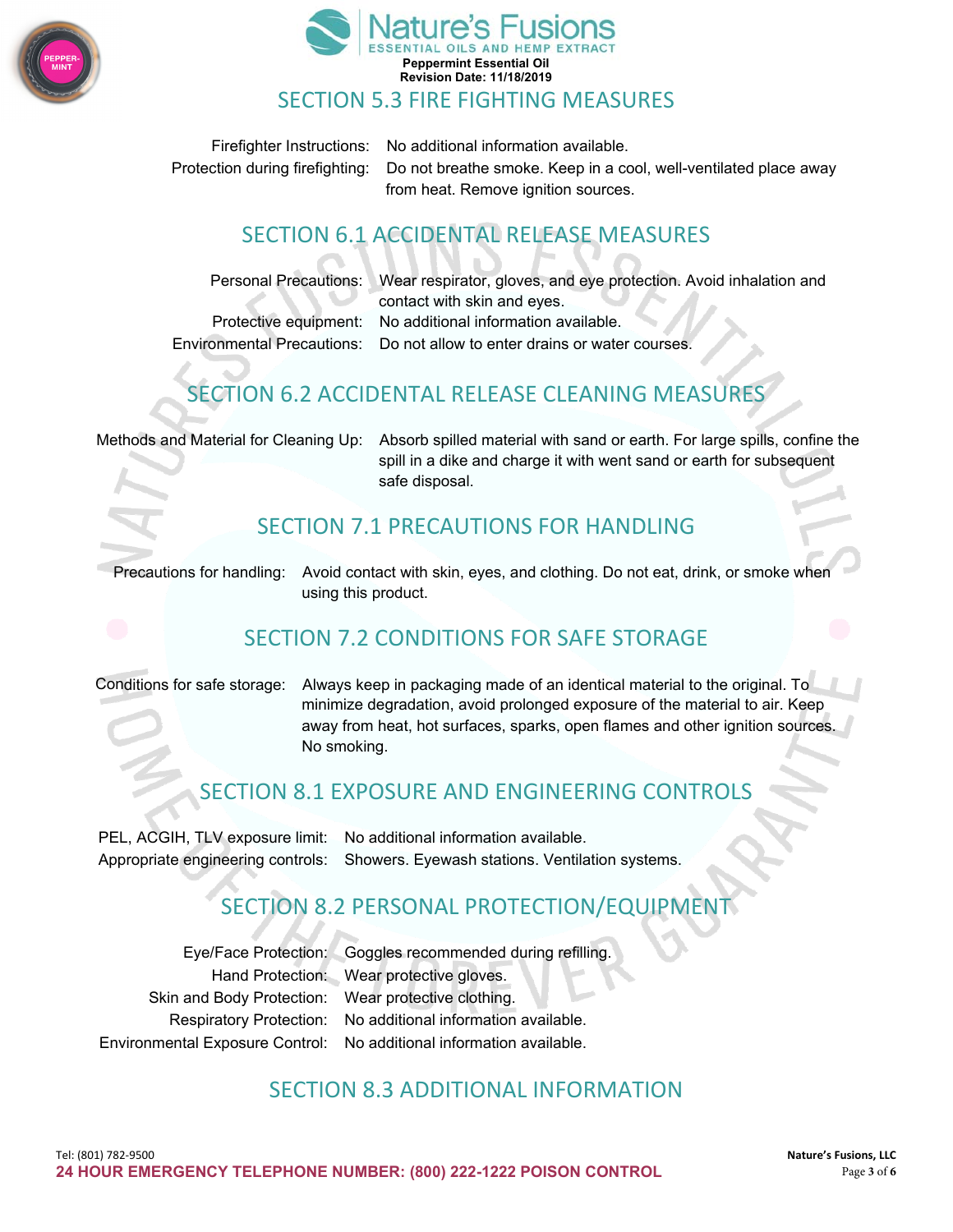



#### SECTION 9.1 PHYSICAL PROPERTIES

Appearance: Thin, colorless to pale yellow liquid.

Odor: Top note with a strong aroma, this Peppermint has a strong fresh, penetrating scent because of its high menthol content, but this oil has a more herbaceous note rather than candy-like.

Odor Threshold: No data available. Physical State: Liquid.

### **SECTION 9.2 CHEMICAL PROPE**

Melting Point/Freezing Point: No data available. Flash Point: 77° C Evaporation Rate: No data available. Flammability (solid, gas): No data available. Partition coefficient: No data available. (n-octanol/water) Autoignition Temp: No data available. Decomposition Temp: No data available.

pH: No data available. Boiling Point: No data available. Explosive limits: No data available. Vapor Pressure: 0.1 hPa (0.1 mm Hg) @ 20° C Vapor Density: No data available. Specific Gravity: 0.896 - 0.908 @ 25° C (77° F) Solubility: No data available.

Viscosity: No data available.

#### SECTION 10. STABILITY AND REACTIVITY

Hazardous Combustion

Reactivity: No additional information available. Chemical Stability: Stable under normal conditions of use. Hazardous Reactions: No additional information available. Incompatible Materials: No additional information available.

No dangerous decomposition products known. or Decomposition Products:

# SECTION 11.1 ROUTES OF EXPOSURE

Inhalation: No additional information available. Skin Contact: Irritant to skin and mucous membranes. Eye Contact: No irritating effect. Ingestion: No additional information available.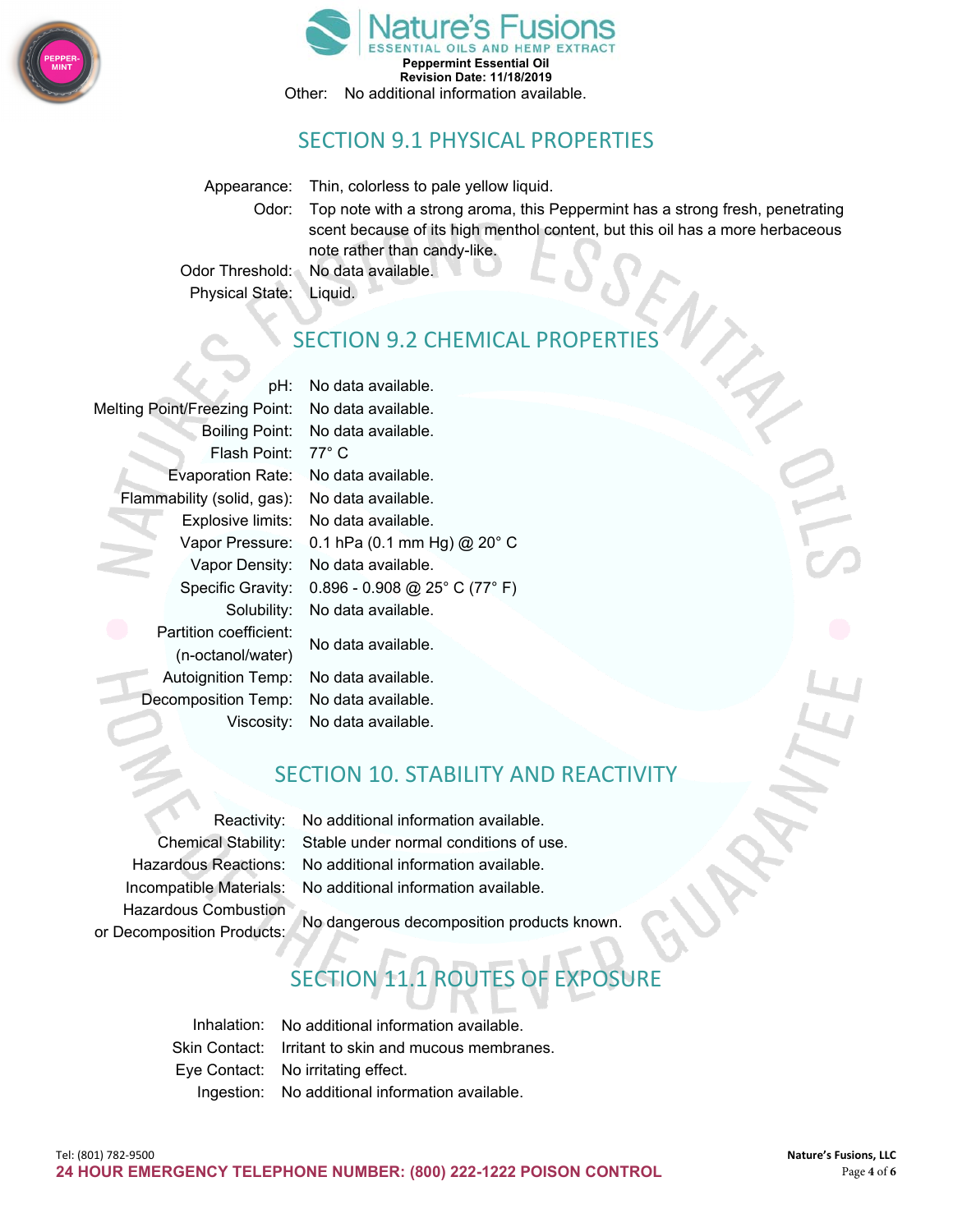



Inhalation: Refer to section 4.2 Skin Contact: Refer to section 4.2 Eye Contact: Refer to section 4.2 Ingestion: Refer to section 4.2

# SECTION 11.3 OTHER TOXICOLOGICAL INFORMATION

Delayed/Chronic Effects: May cause allergic reactions on skin, may result in difficulty breathing. Toxicity: No additional information available. Carcinogenic: Not Carcinogenic.

#### SECTION 12.1 ECOLOGICAL INFORMATION

Eco-toxicity: Do not allow into drains or water courses. Harmful to aquatic life. Persistence and Degradability: No additional information available. Bio-accumulative: No additional information available. Mobility in Soil: No additional information available.

### SECTION 12.2 OTHER ECOLOGICAL INFORMATION

Other Adverse Effects: No additional information available.

### SECTION 13. DISPOSAL CONSIDERATION

Waste Disposal Method: Must not be disposed of together with household garbage. Do not allow product to reach sewage system. Contaminated Packaging Disposal Method: Disposal must be made according to official regulations.

### SECTION 14. TRANSPORT INFORMATION

DOT Shipping (Land): Not Regulated IATA Shipping (Air): Regulated UN #: 3082 Hazard Class: 9

IMDG Shipping (Boat): Regulated. Marine Pollutant: Yes. Proper Shipping Name: Environmentally Hazardous Substance, Liquid, N.O.S.

Packaging Group: III

## SECTION 15. REGULATORY INFORMATION

US Federal Regulations: Listed on the United States TSCA (Toxic Substances Control Act) inventory International Regulations: No additional information available.